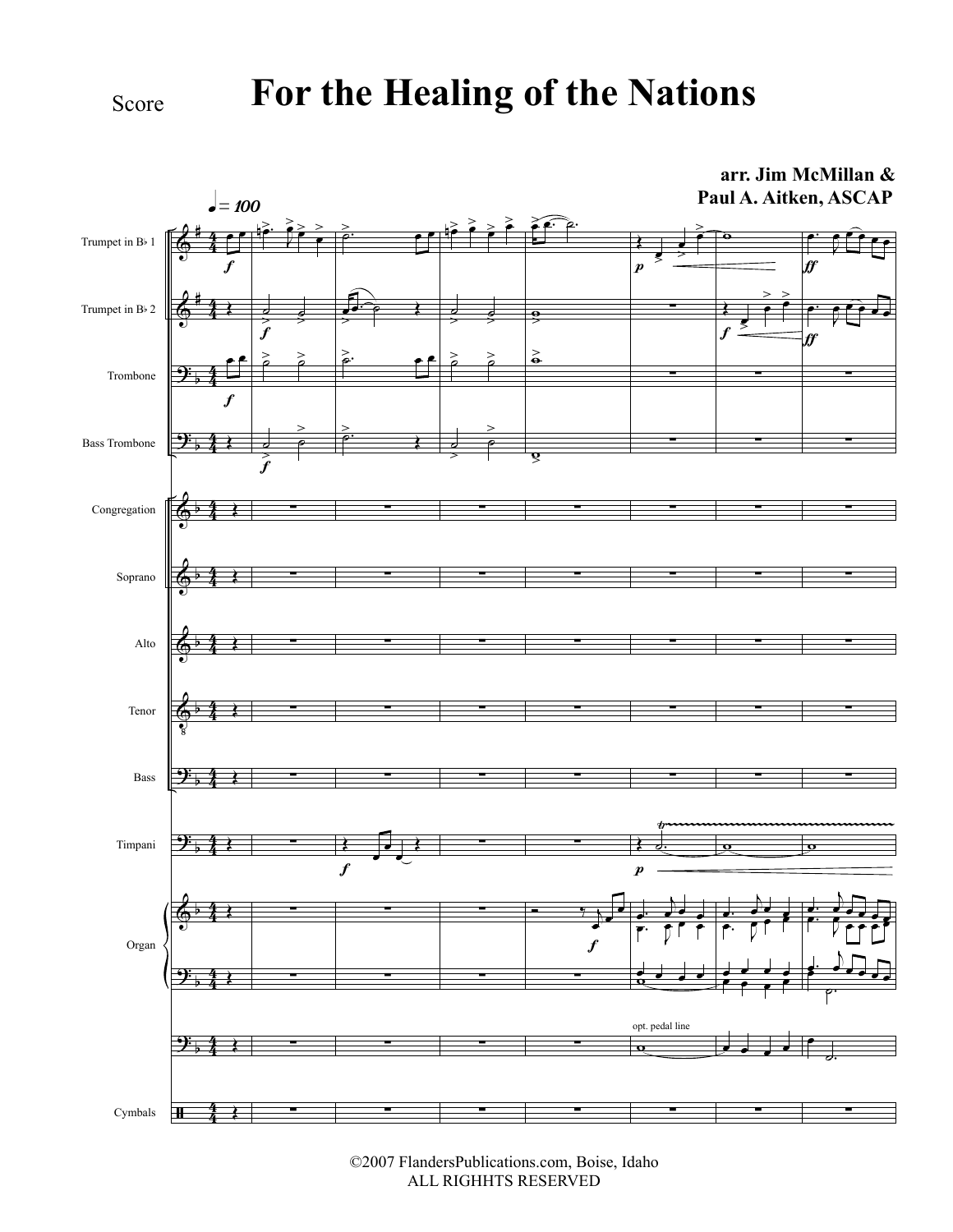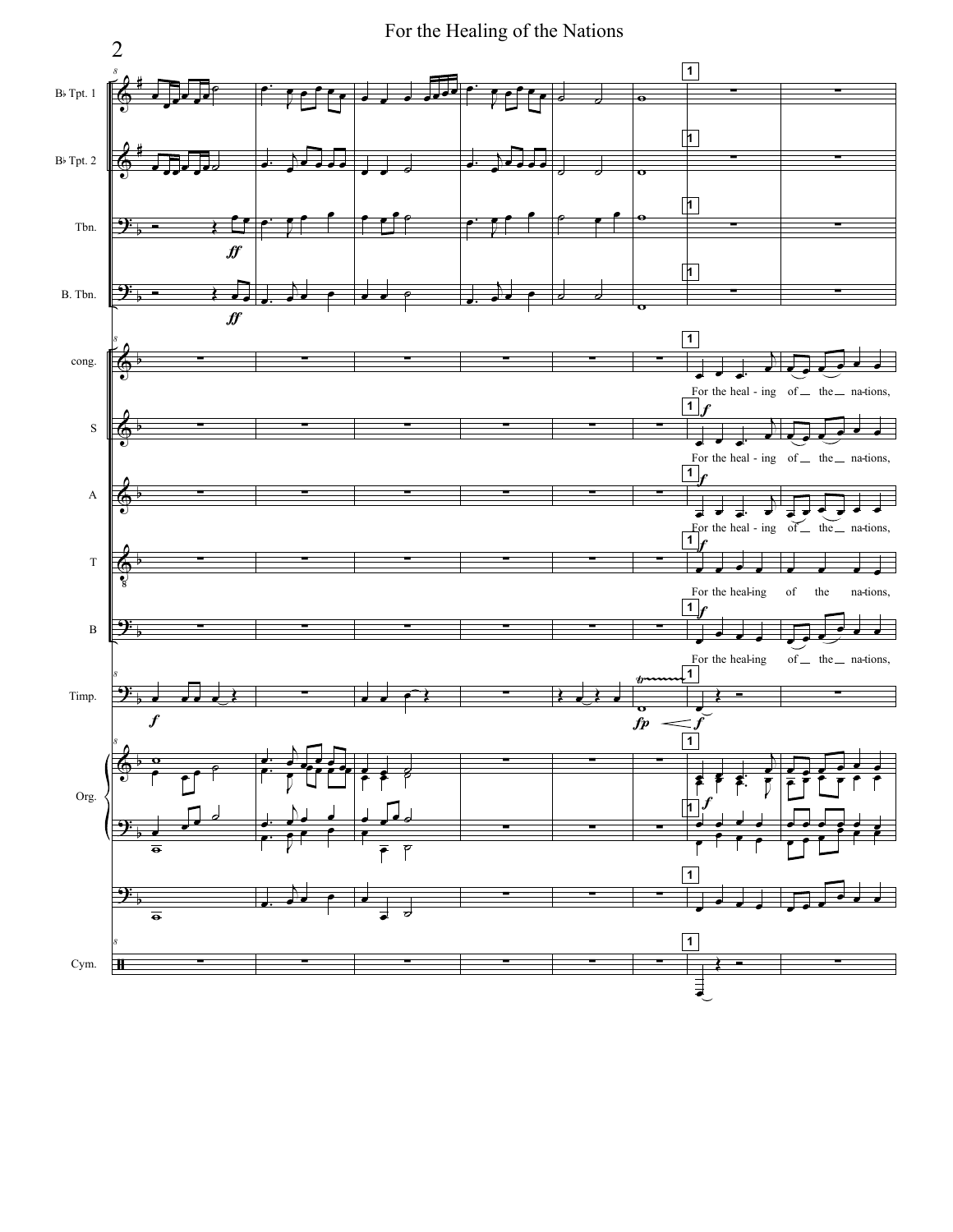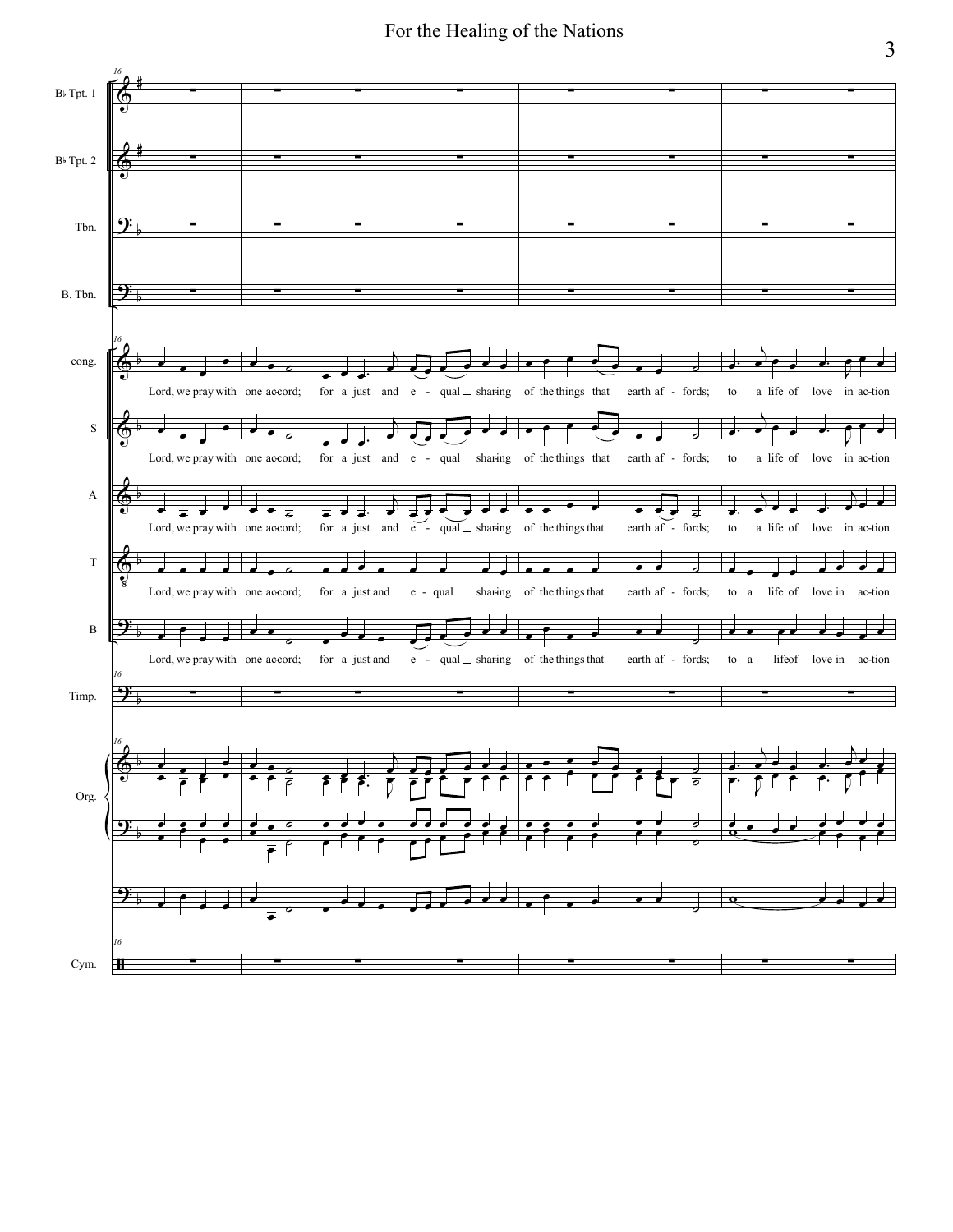

ã

Cym.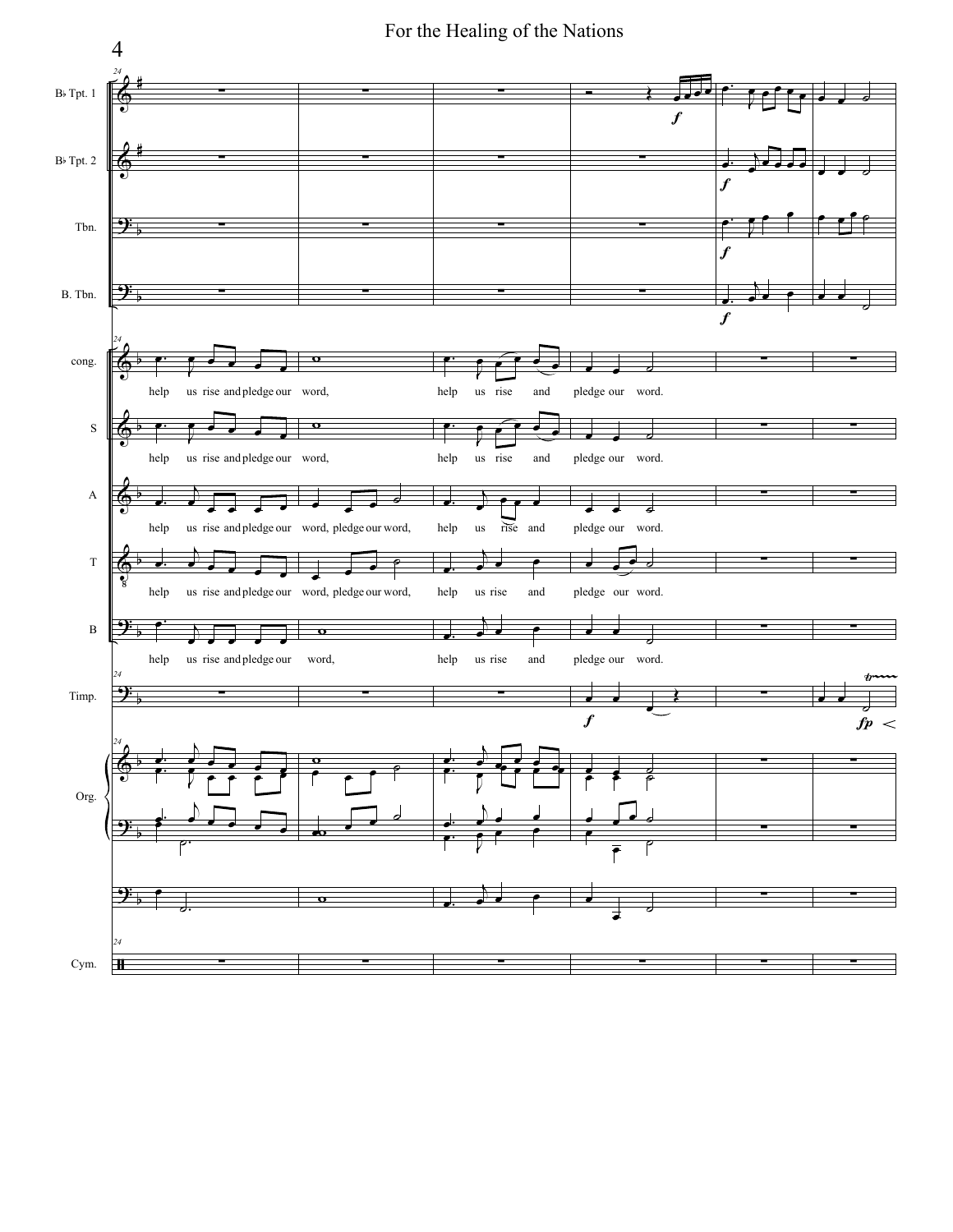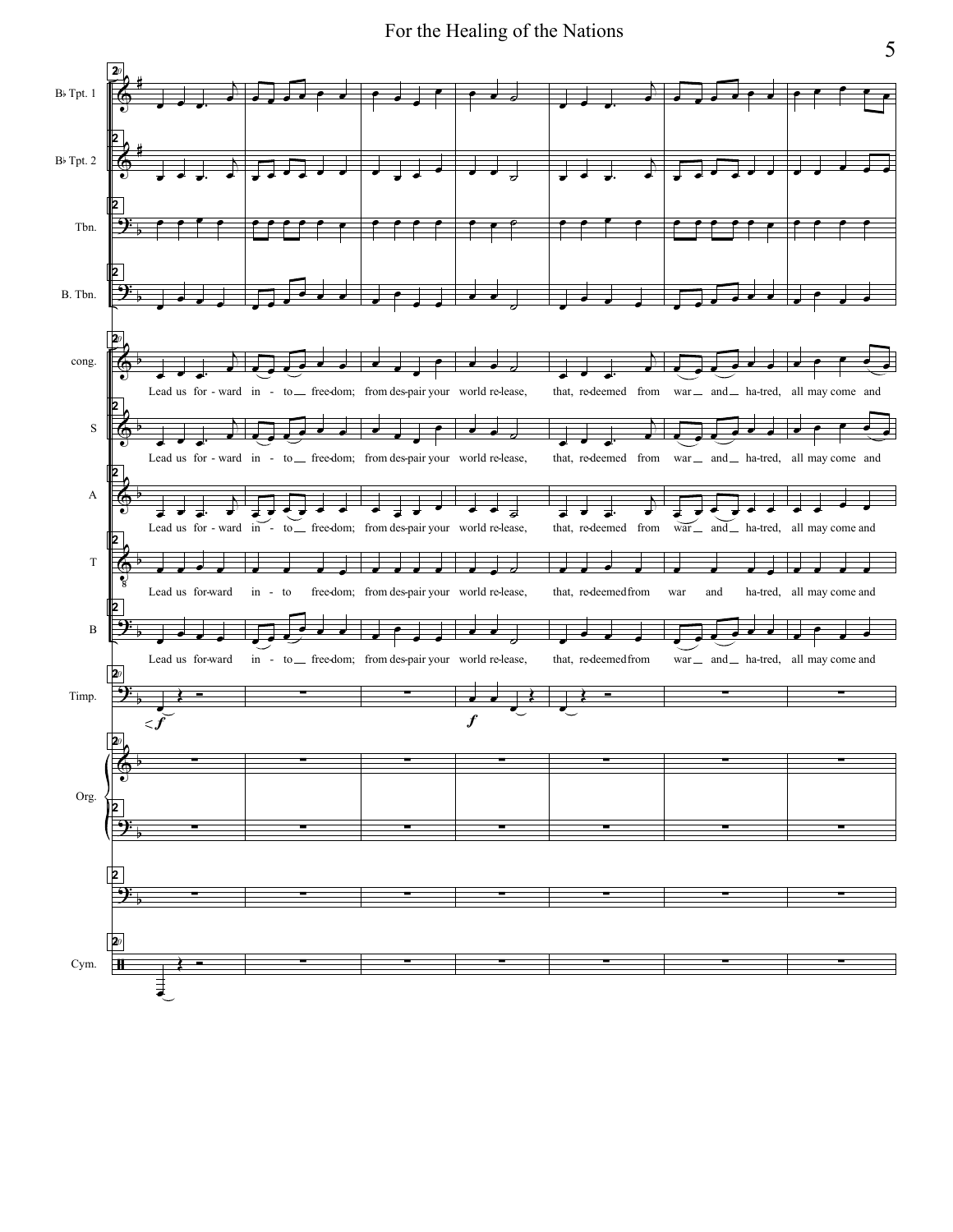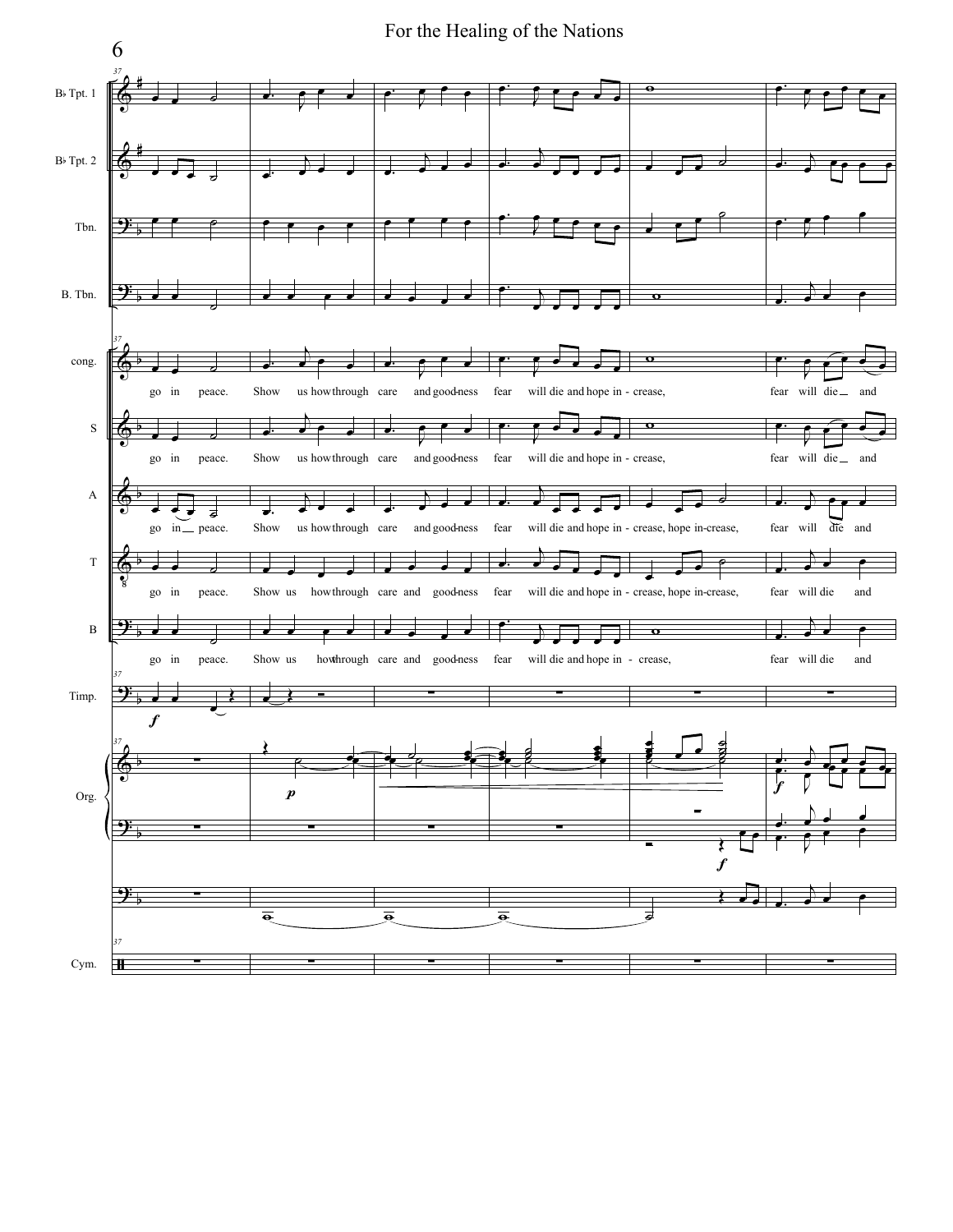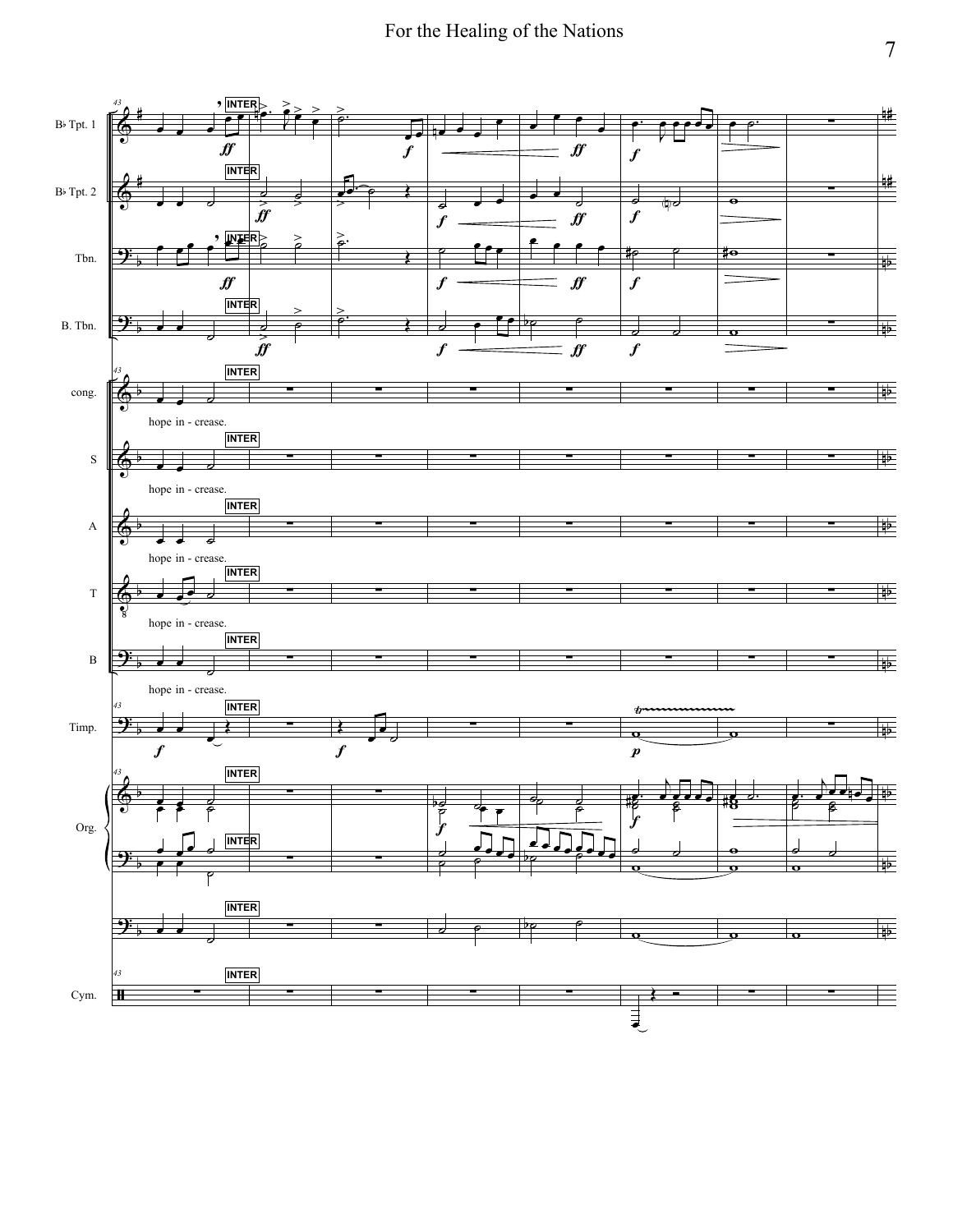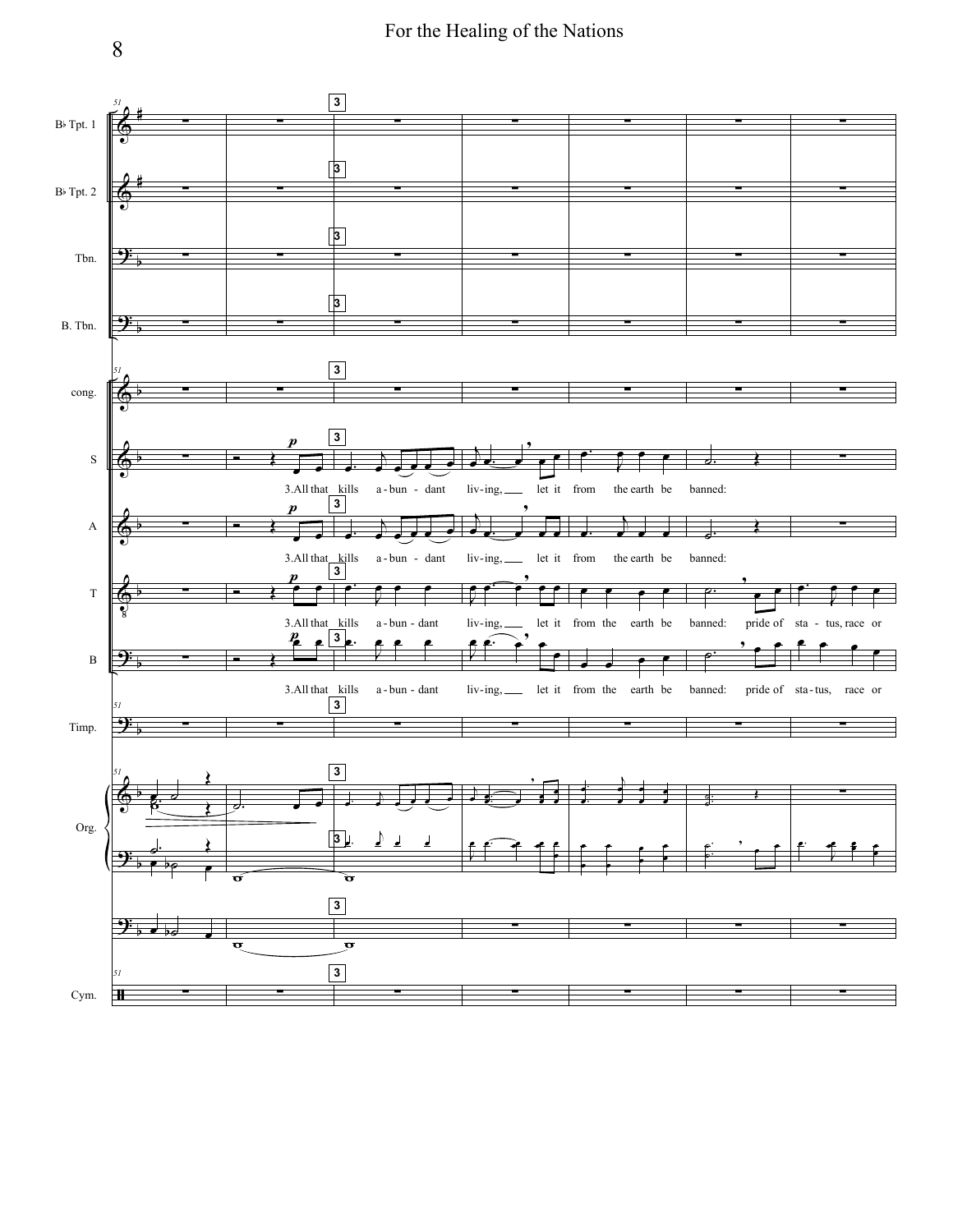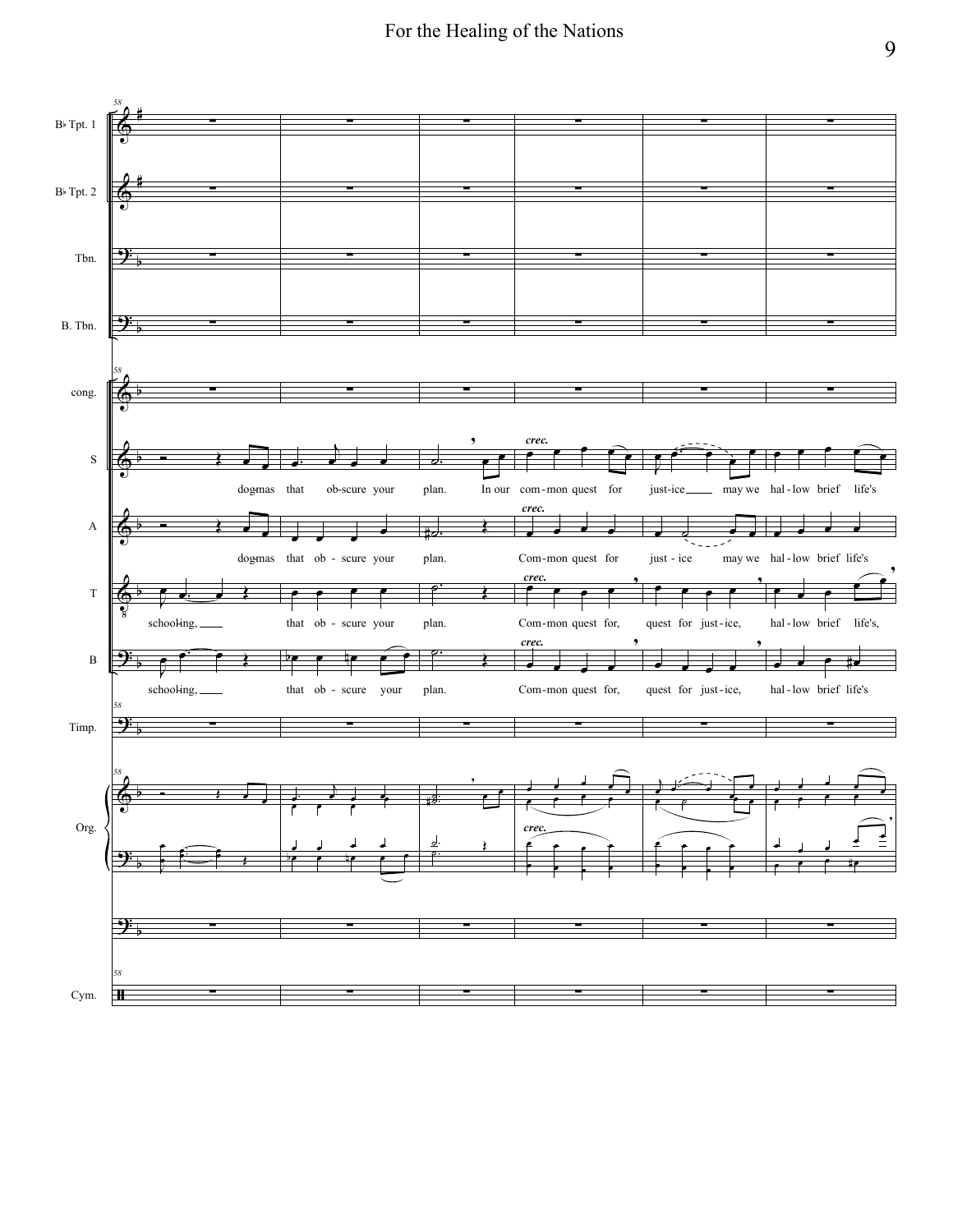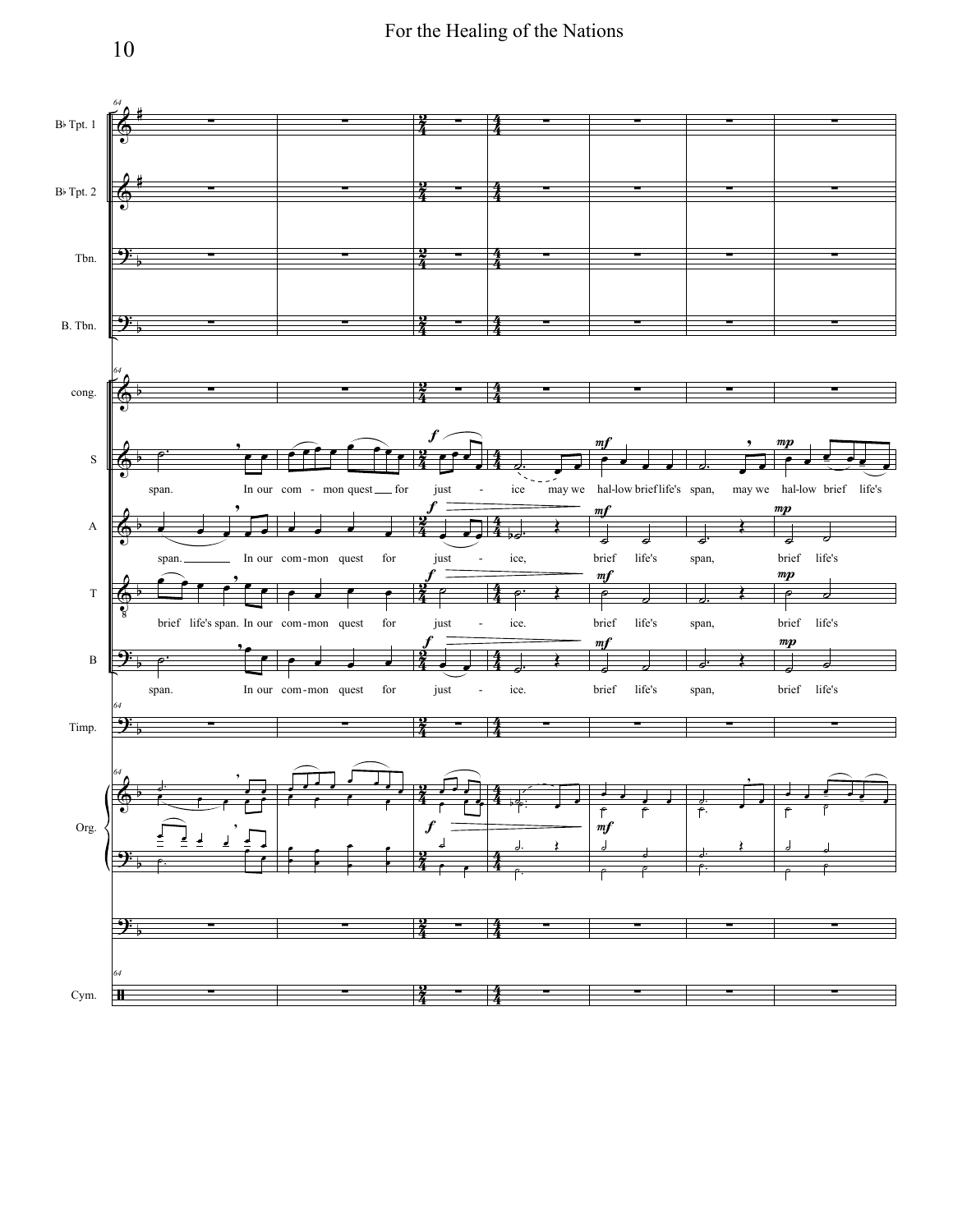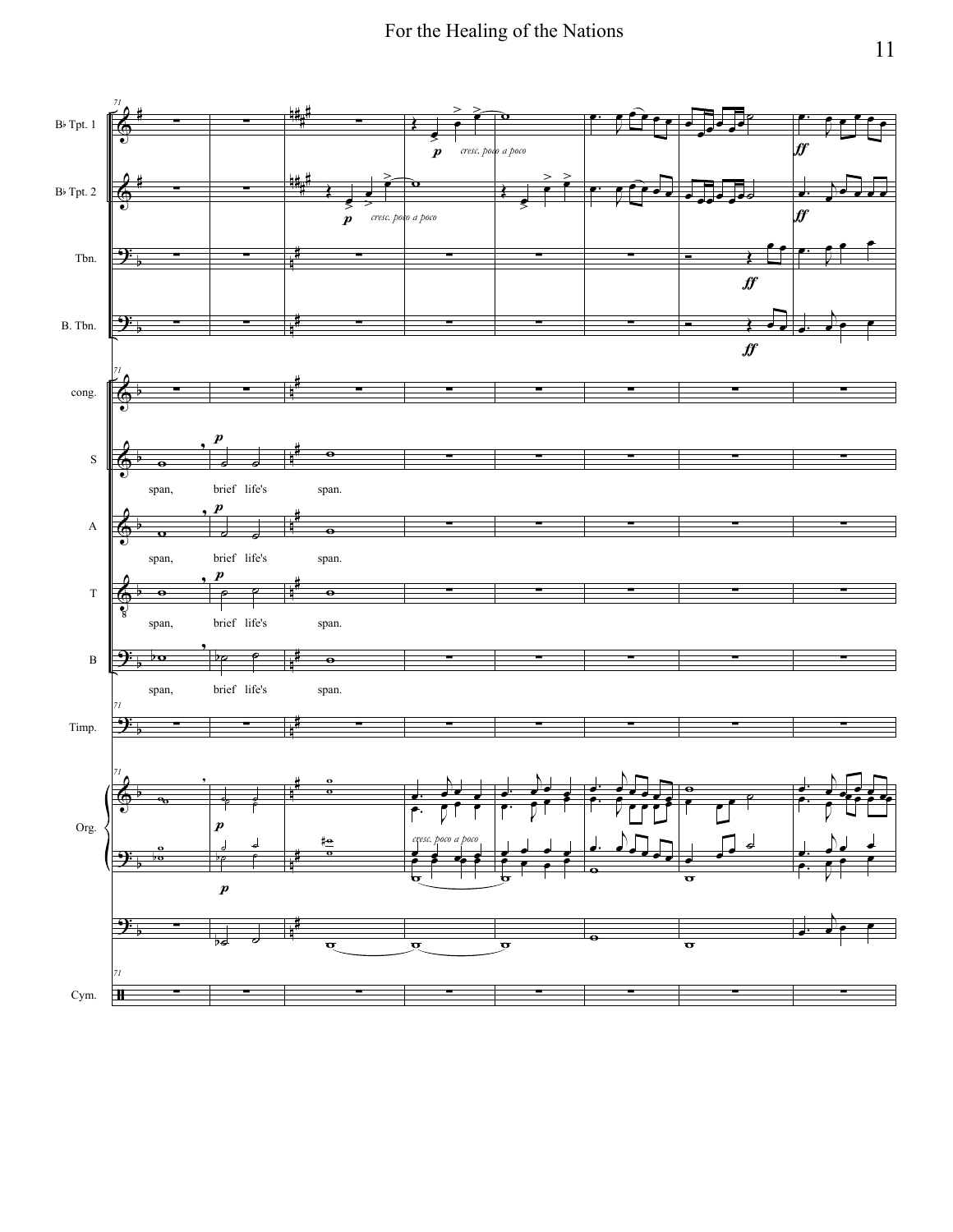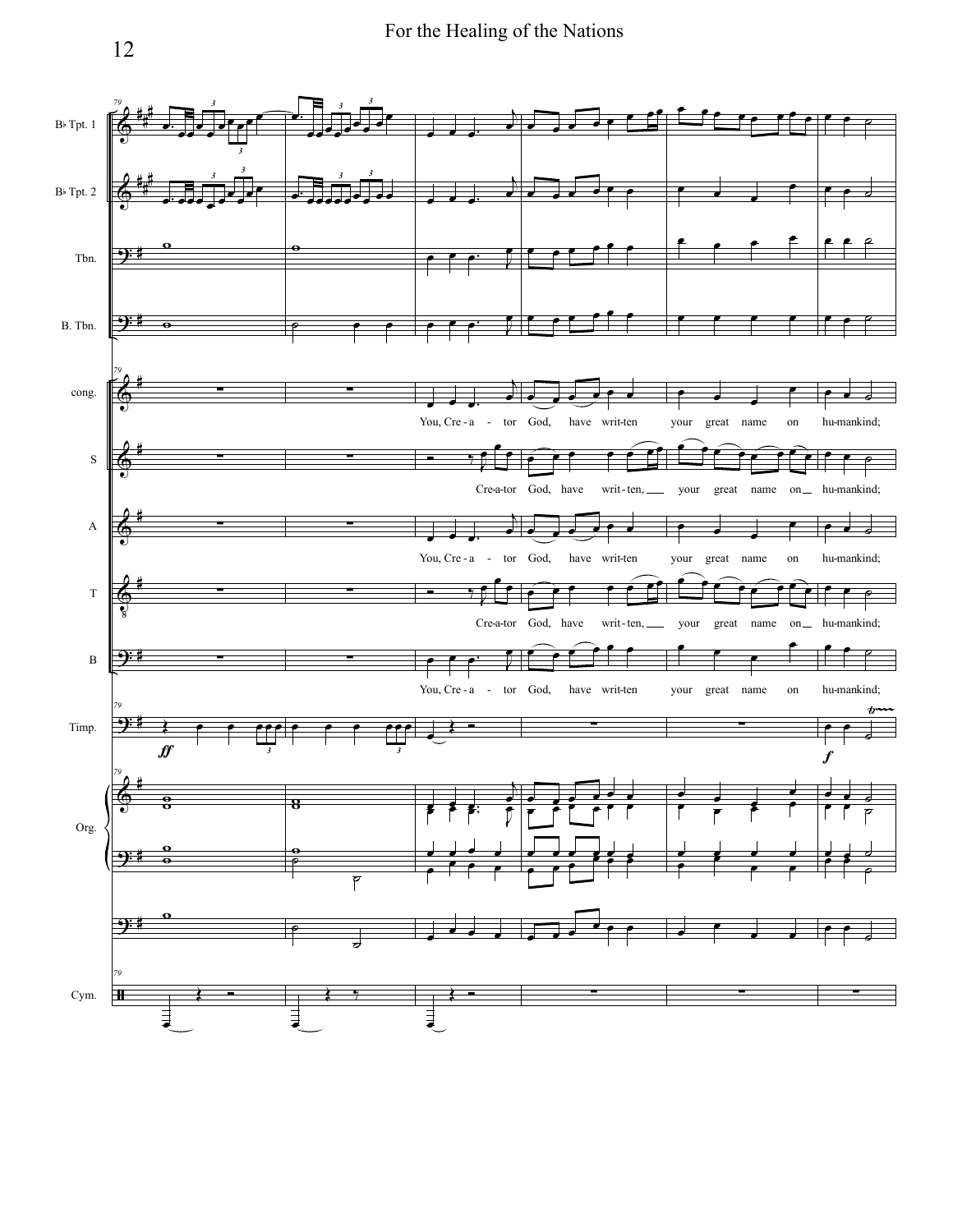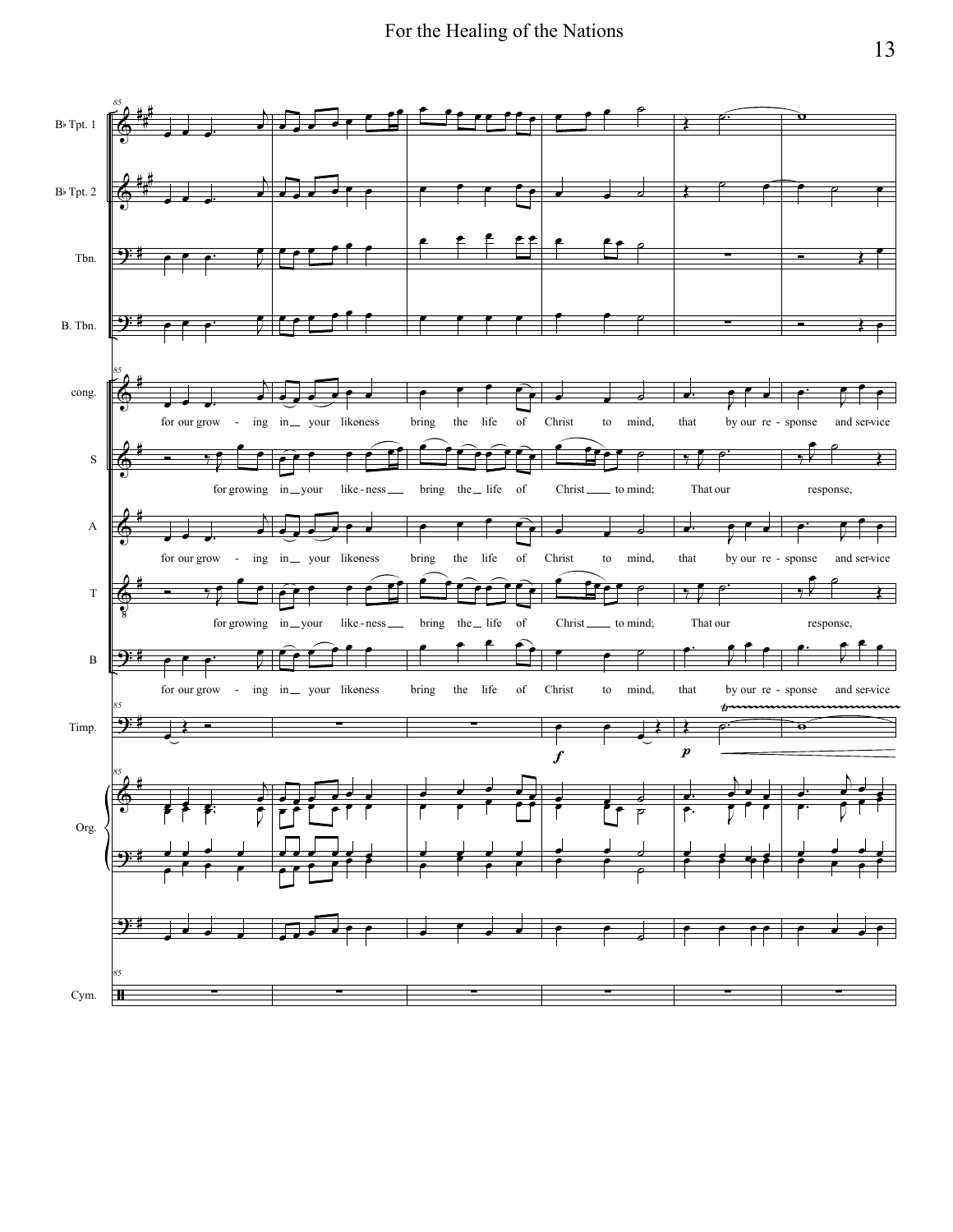